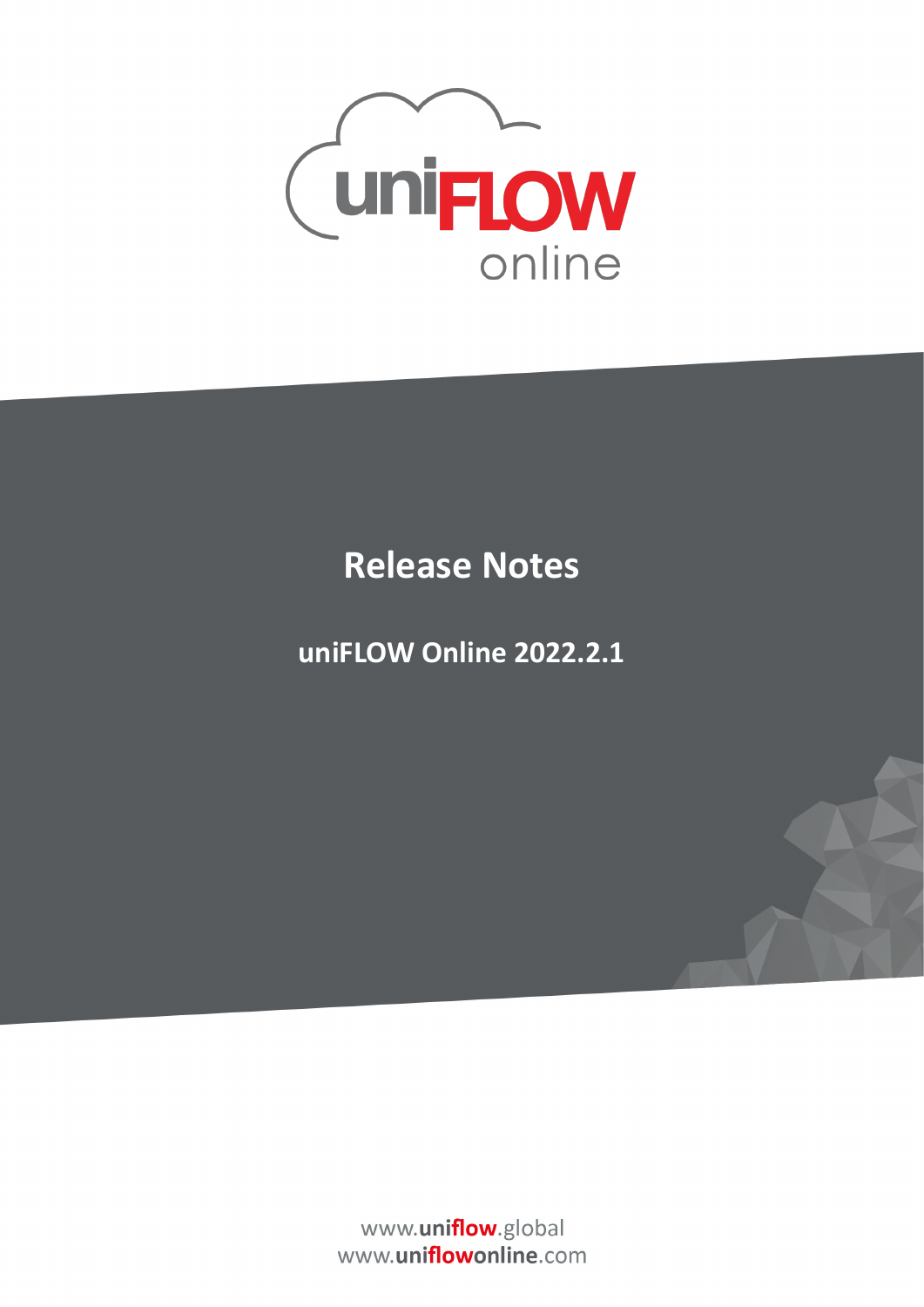**1**

## **uniFLOW Online 2022.2.1 - Release Notes**

| <b>Type</b> | Internal reference | <b>Description</b>                                                                                                                           |
|-------------|--------------------|----------------------------------------------------------------------------------------------------------------------------------------------|
| Fixed issue | MOMO-29652         | Logging in on on iR-ADV Gen2 devices now works<br>with Universal Login Manager V4.13.1 and V4.13.2.                                          |
| Fixed issue | MOMO-26318         | Printing from Metro Style Apps using the uniFLOW<br>SmartClient for Windows now works on systems with<br>Microsoft patch KB5008212 applied.  |
|             |                    | This fix requires an update of the uniFLOW<br>SmartClient. For more information, see Update of<br>uniFLOW SmartClient necessary (on page 3). |